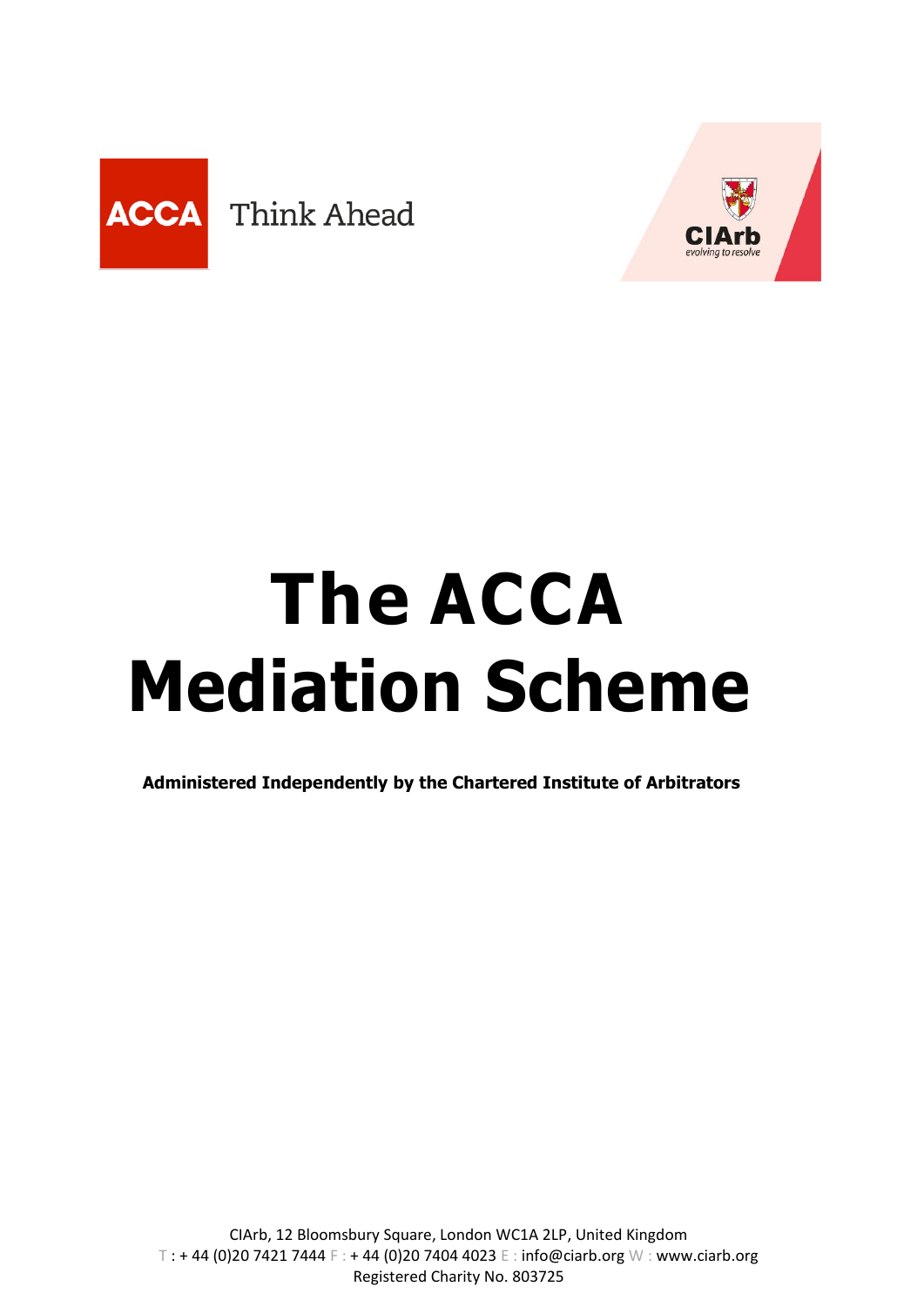### **The A C C A Mediation Scheme**

Welcome to the Chartered Institute of Arbitrators' cost-controlled mediation scheme (the scheme) developed to resolve disputes involving members of the Association of Chartered Certified Accountants (ACCA) more quickly, cost-effectively and privately than they could be dealt with through arbitration or in the courts.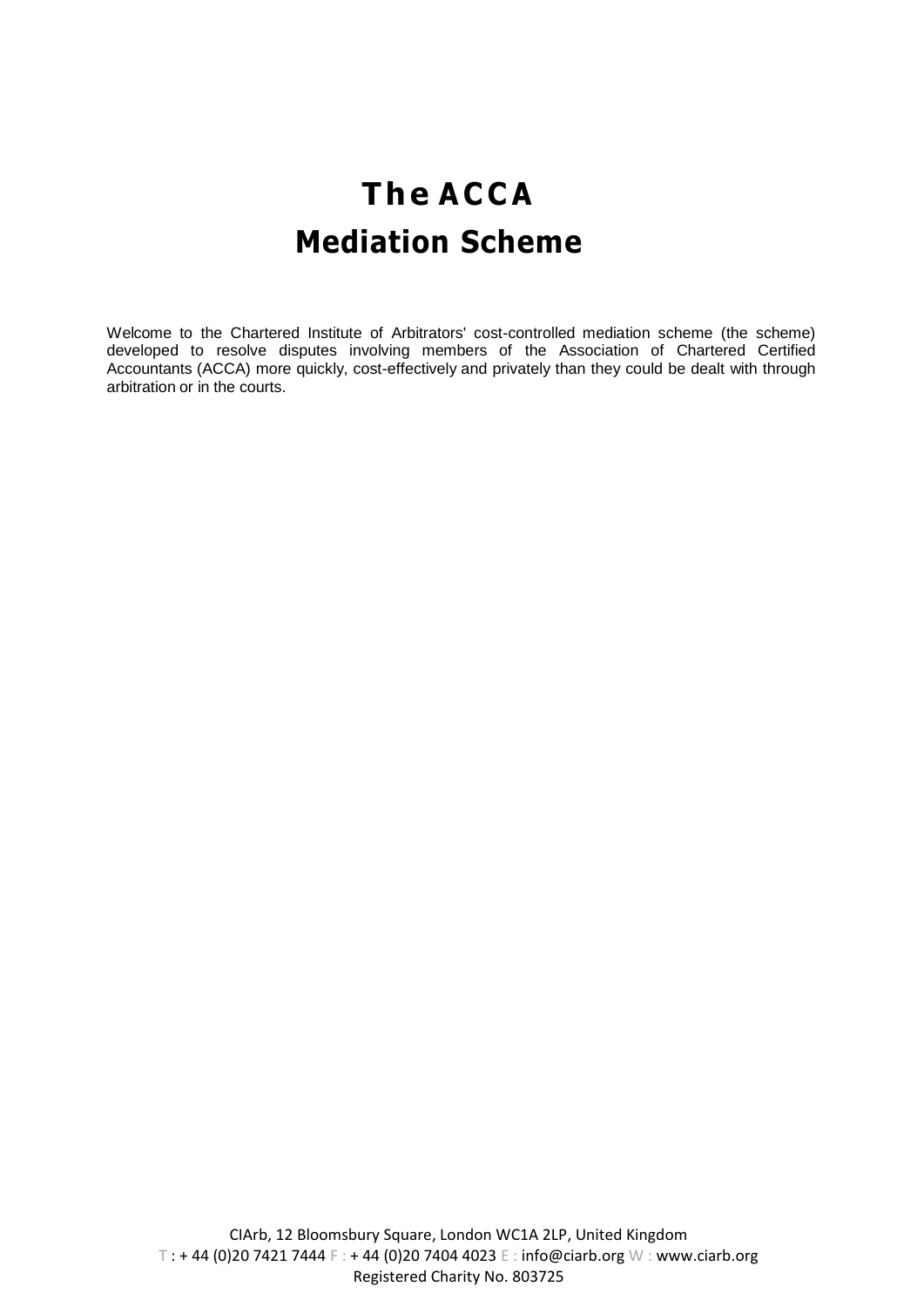### **1. Introduction**

- a. This scheme is designed to give members of ACCA and any other parties with whom they are in dispute the opportunity to have their dispute settled more quickly, cost-effectively and privately than it could be dealt with through arbitration or the courts.
- b. The scheme does not apply to disputes where any of the parties have already started legal proceedings, unless all parties agree to suspend that legal action.
- c. Any party to the dispute can apply for mediation under the scheme, although all parties must agree in writing before the mediation can start. At least one of the parties must be an ACCA member or firm.
- d. All parties should read the guidance notes for mediation (see section 5) before filling in the application form. The application form is available from us at:

The Chartered Institute of Arbitrators 12 Bloomsbury Square London WC1A 2LP Phone: 0207 421 7444 Fax: 0207 404 7150 E-mail: [das@ciarb.org](mailto:das@ciarb.org) Website: [www.ciarb.org](http://www.ciarb.org/)

- e. When we receive the application form signed by all parties to the dispute (or their representatives), together with the relevant appointment fee (see section 2b below), we will proceed to appoint a suitable mediator in the case. The appointment fee must be sent with the application for mediation.
- f. The scheme usually applies to disputes between two parties but, if the parties and the mediator agree, the scheme may cover disputes involving three or more parties.
- g. We manage the scheme and are responsible for appointing the mediator. Whilst the parties may put forward proposals as to the background, experience and/or qualifications of the mediator to be appointed, the decision as to who to appoint lies with us.
- h. The parties are responsible, together and separately, for paying all fees relating to the mediation, including our appointment fee, the mediator's fees and expenses, and any venue costs.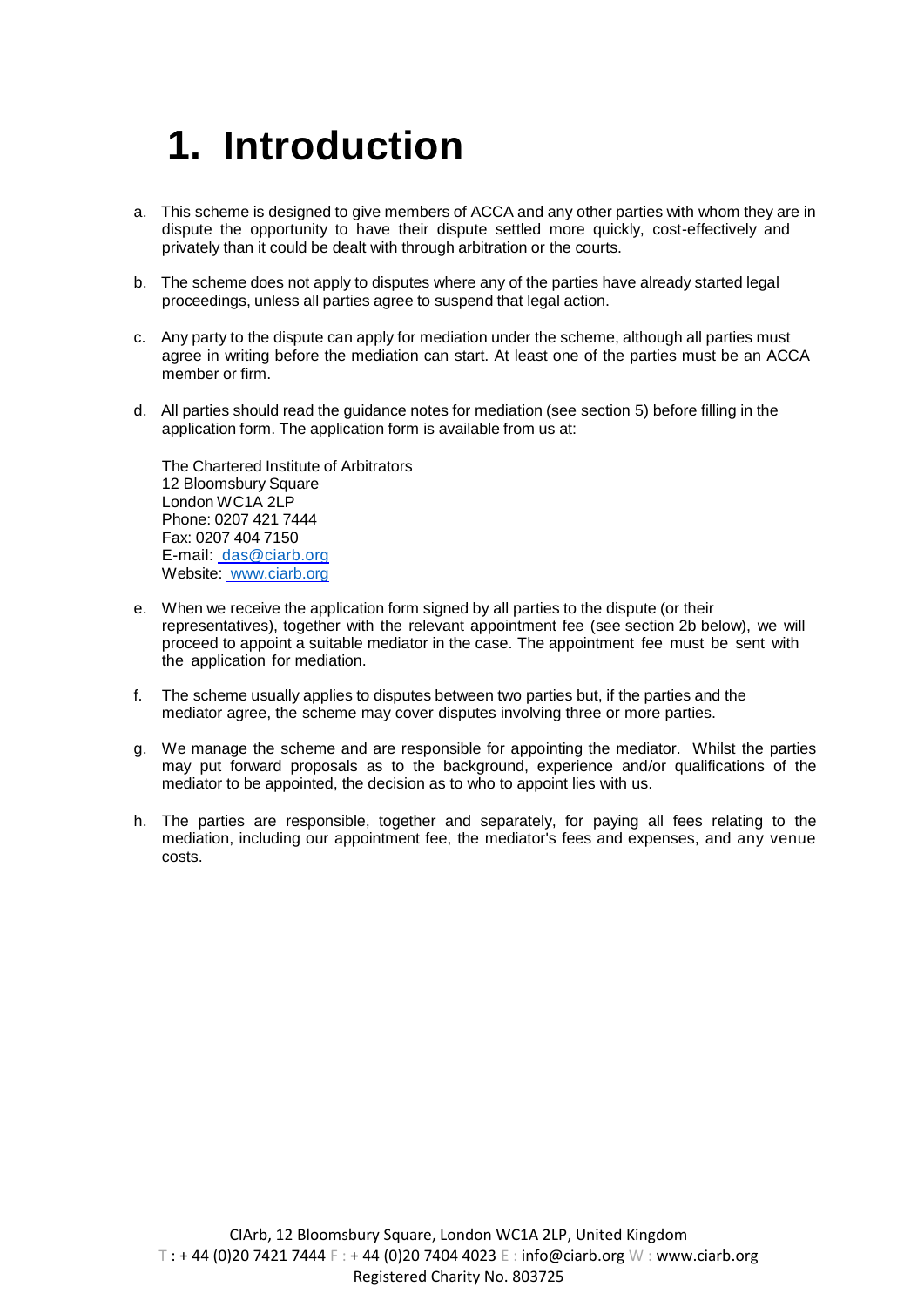### **2. Mediation Procedure**

- a. Before mediation can start, we must receive a mediation application form, signed by all parties, plus:
	- a written statement from each party setting out the details of the dispute; and
	- the appropriate appointment fee.
- b. The appointment fee payable to us with the application is a fixed fee and is dependent on the amount in dispute.

| Amount of Claim   | Appointment fee |
|-------------------|-----------------|
| Up to $£7,500$    | $£150 + VAT$    |
| £7,501 to £20,000 | $£200 + VAT$    |
| Over £20,001      | $£250 + VAT$    |

- c. We will appoint the mediator from our panel of civil and commercial mediators, who will be bound by our relevant codes of ethics. The mediator will be invited to make a written declaration, prior to their appointment, that they are independent and impartial. The mediator will also be invited to disclose any circumstances that may call into question their independence and/or impartiality, such as a prior relationship with any of the parties.
- d. We will send to the appointed mediator a copy of the application form and of the parties' written statements. The mediator will contact the parties to agree arrangements for the future conduct of the mediation.
- a. The mediation will take the form of a session attended by each party to the dispute and up to one representative each (unless the parties and the mediator agree otherwise). Unless any settlement agreement states otherwise, each party is responsible for their own costs of going through mediation, including the cost of having a representative, the costs preparing their case, and going to any mediation session. Accordingly, the parties agree that neither one of them will take legal action against the other to recover such costs.
- e. The mediator will be paid at a fixed rate, depending on the sum in dispute. At the end of the mediation, the mediator will invoice the parties for their fees and any out-of-pocket expenses.

| Amount of Claim   | Fixed fee for <b>each</b> party | Time allocated for mediation |
|-------------------|---------------------------------|------------------------------|
| Up to $£7,500$    | $£125 + VAT$                    | 2 hours                      |
| £7,501 to £20,000 | $£300 + VAT$                    | 4 hours                      |
| Over £20,001      | $£475 + VAT$                    | 6 hours                      |

- f. The mediation will take place at a venue arranged by and paid for by the parties.
- g. Before starting the mediation, the mediator will tell all the parties how they will conduct the session, and will ask the parties to sign a mediation agreement to confirm that they understand the process and their responsibilities within the mediation.
- h. If the dispute is settled during mediation, the parties may make a written record of the agreement they have reached. This is known as the settlement agreement. The signed settlement agreement will be a binding contract and can be enforced by a court.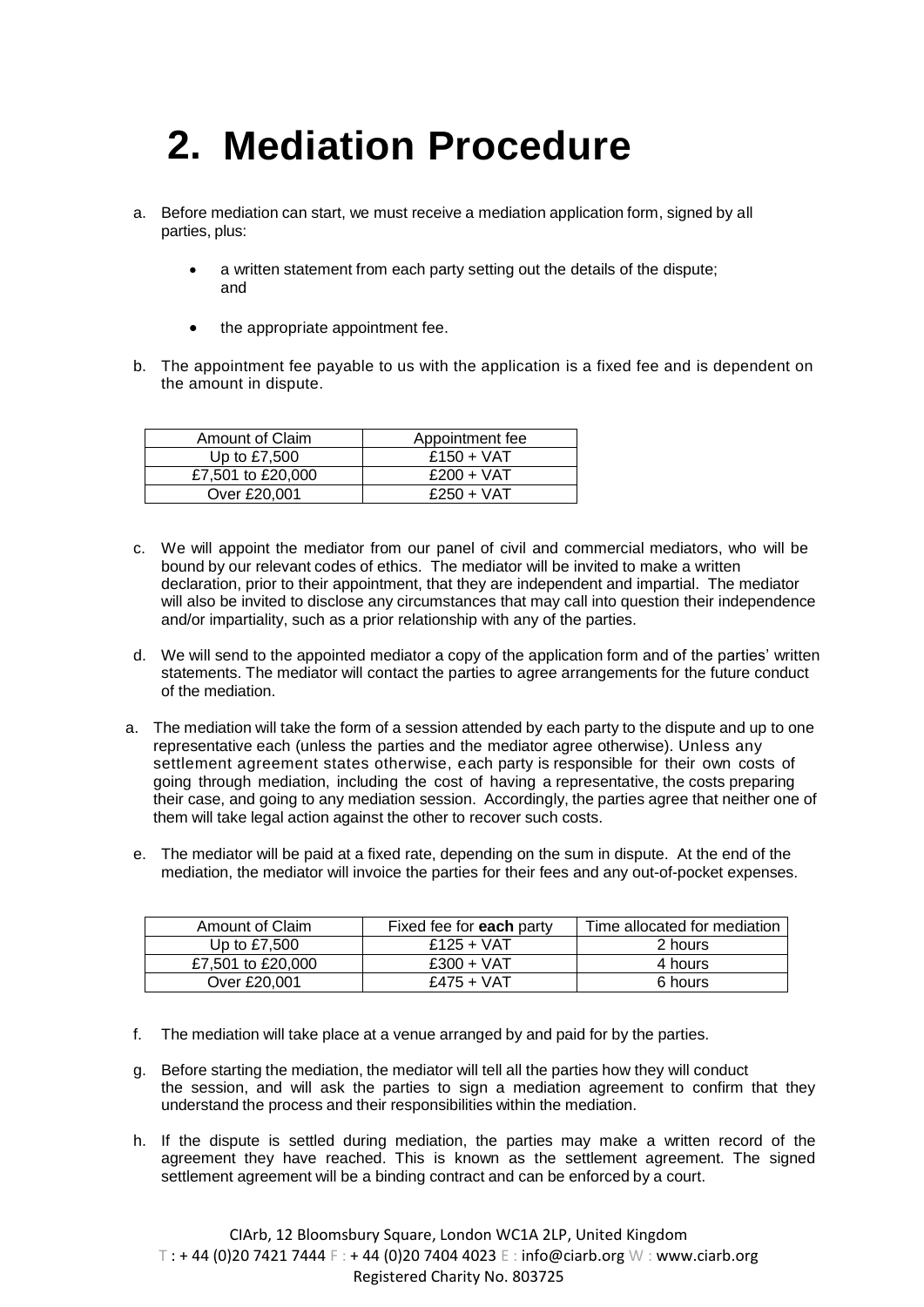i. If the original mediator resigns, dies or becomes unable to act competently or quickly enough, or without a conflict of interest, we will appoint another mediator. We reserve the right to charge an additional appointment fee for the appointment of any replacement mediator.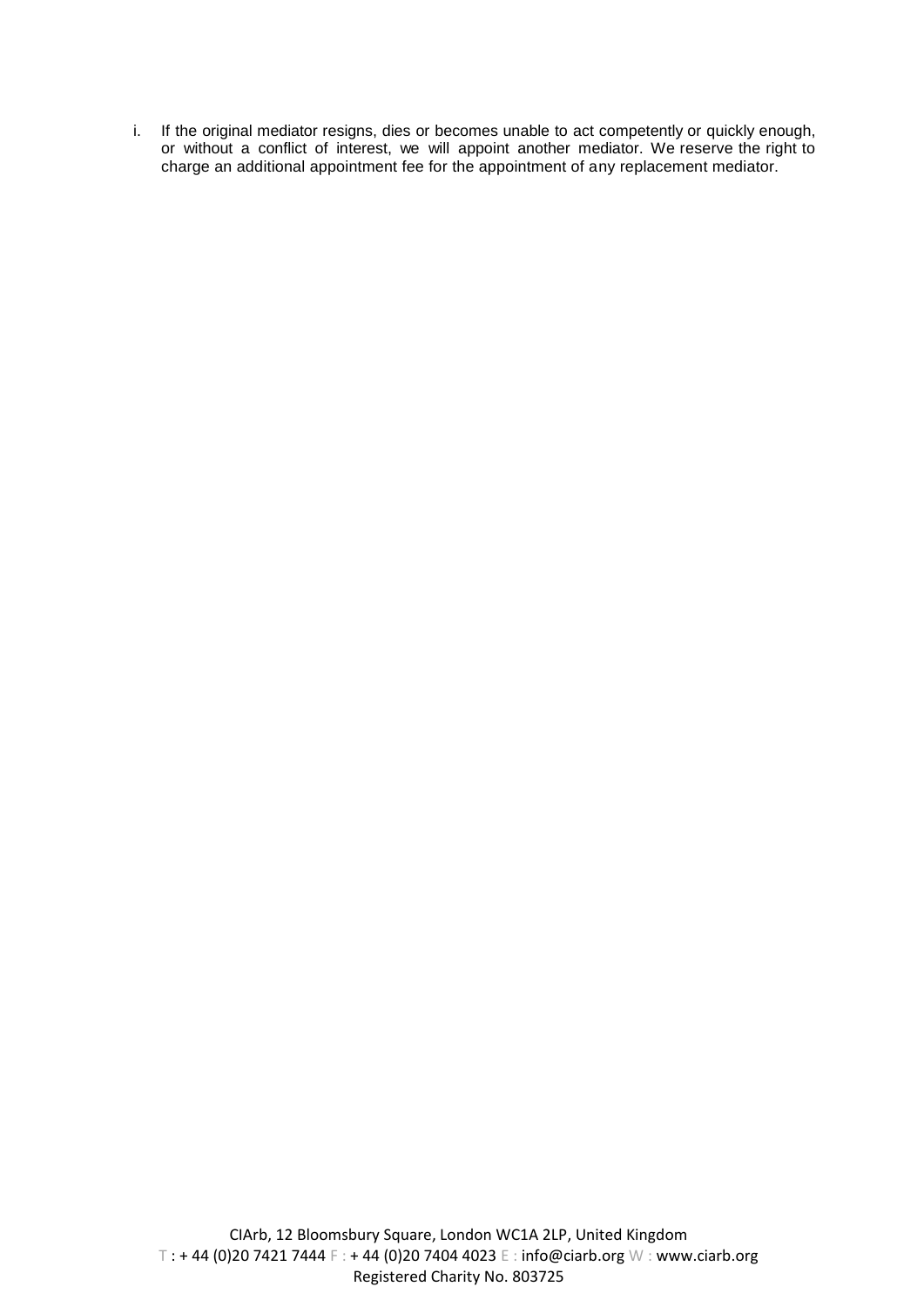## **3. Confidentiality**

- a. We, the mediator, the parties to the dispute, and anyone else present in the mediation must not give any details of the mediation to anyone not involved in it unless this is necessary by law or to enforce the settlement agreement. Despite this, we and the mediator may:
	- process information relating to the use of the scheme;
	- compile, analyse, keep and publish anonymous information and statistics from the use of the scheme; and
	- monitor and review the use of the scheme;

as long as no personal or confidential information is published (except with the relevant person's or party's permission).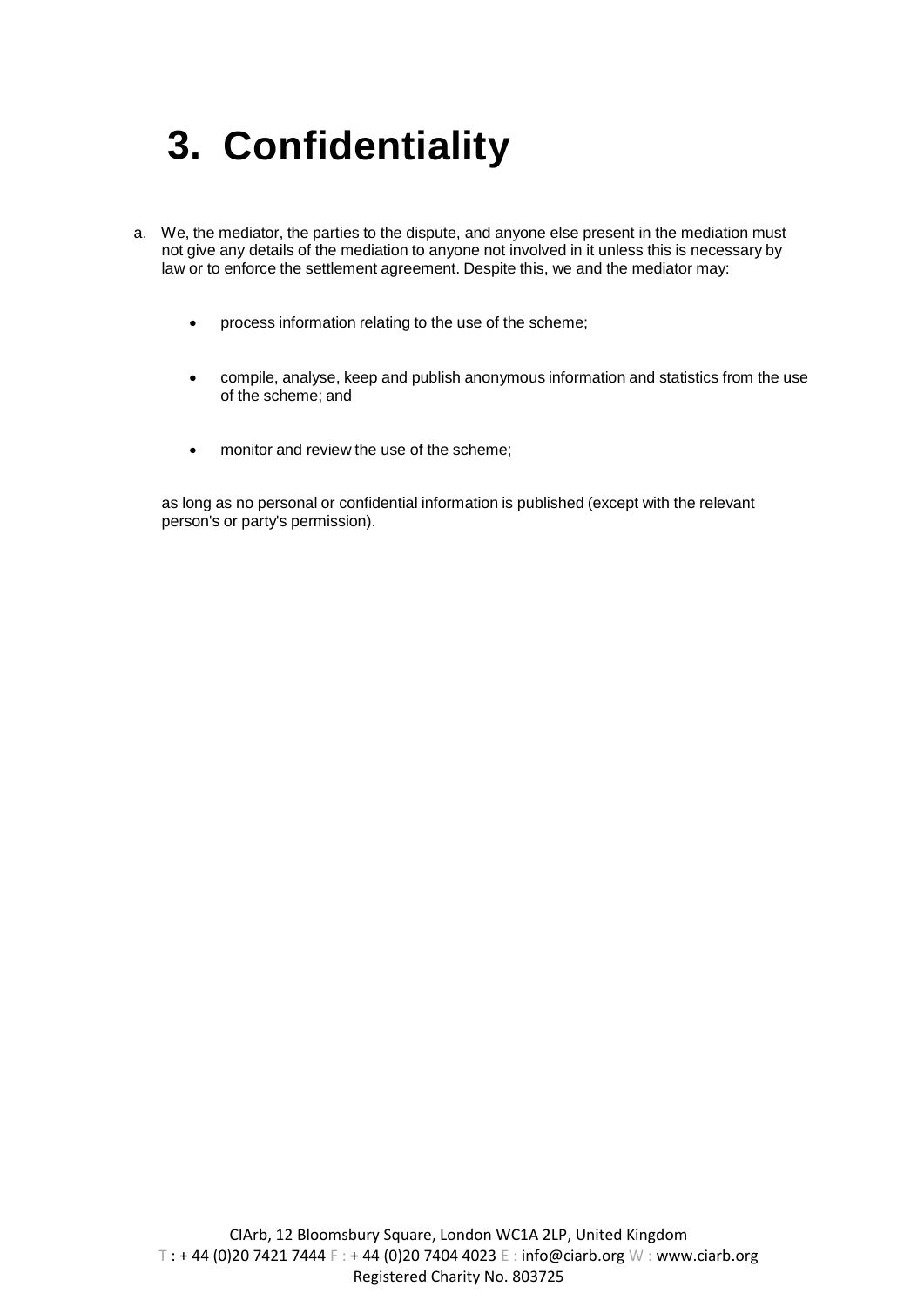### **4. Protection of Liability**

- a. We will not be liable for anything we do or fail to do in appointing a mediator unless we act in bad faith. By accepting these rules, the parties agree to indemnify us against any possible legal action brought by any third party for anything we do or fail to do in appointing a mediator (unless we act in bad faith).
- b. We will not be liable for anything the mediator (or their employees or agents) does or fails to do when acting as mediator. By accepting these rules, the parties agree to protect us against any possible legal action arising from the mediator's actions, unless we have acted in bad faith.
- c. The mediator (and their employees or agents) will not be liable for anything they do or fail to do in meeting their responsibilities as mediator, unless they act in bad faith. The parties will indemnify the mediator against any possible legal action arising from their actions.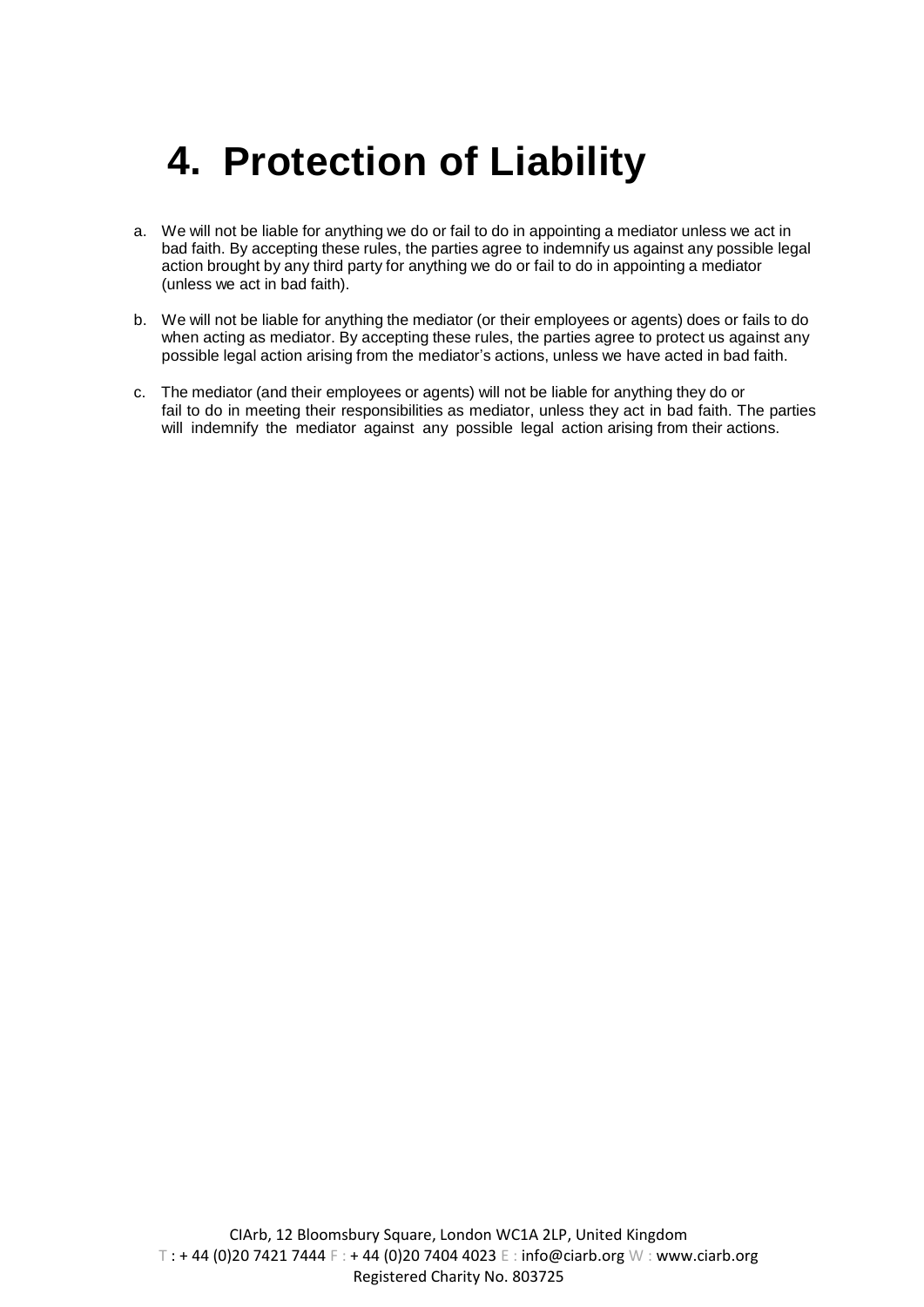### **5. Guidance Notes for Mediation**

We have designed the scheme to help parties settle their disputes more quickly and cost-effectively than through arbitration or the courts.

The value of this scheme, and of mediation in general, is that it reduces the time, cost and uncertainty of legal action. Preparation is the key to achieving successful results through the scheme. The following guidance notes set out the basic steps of preparing for mediation under the scheme.

#### **The mediation process**

The mediation procedure is set out in this document. However, as mediation is non-binding and can be ended at any time, the parties stay in control. If a party is representing a company or organisation, they should have the authority to settle the case.

Although each mediator has their own style of mediation, sessions are usually informal. Before the session, the parties should ask the mediator about their approach and any preference they have in how cases should be presented.

#### **Confidentiality**

It is important that all parties to the dispute have signed the mediation application form, and that they and the mediator sign the mediation agreement at the start of the mediation session. This will confirm the confidentiality of all information provided during the mediation session and will explain that the information cannot be used later against someone in court or in other proceedings such as arbitration. During the mediation session, the mediator will get a party's permission before passing on information they revealed privately.

#### **Preparing for the mediation**

To prepare for the mediation the parties should:

- Make a list of the critical issues in dispute. This will allow them to focus the negotiation on those issues.
- Make sure they have all the information they need about liability and damages before the session. If legal research is involved, bring copies of that research to the session to share with the mediator.
- Evaluate the strengths and weaknesses of their case. They should consider what conclusions a judge or arbitrator would make. They should also consider what expectations are realistic, based on the evidence available. This allows for a balanced approach to the case.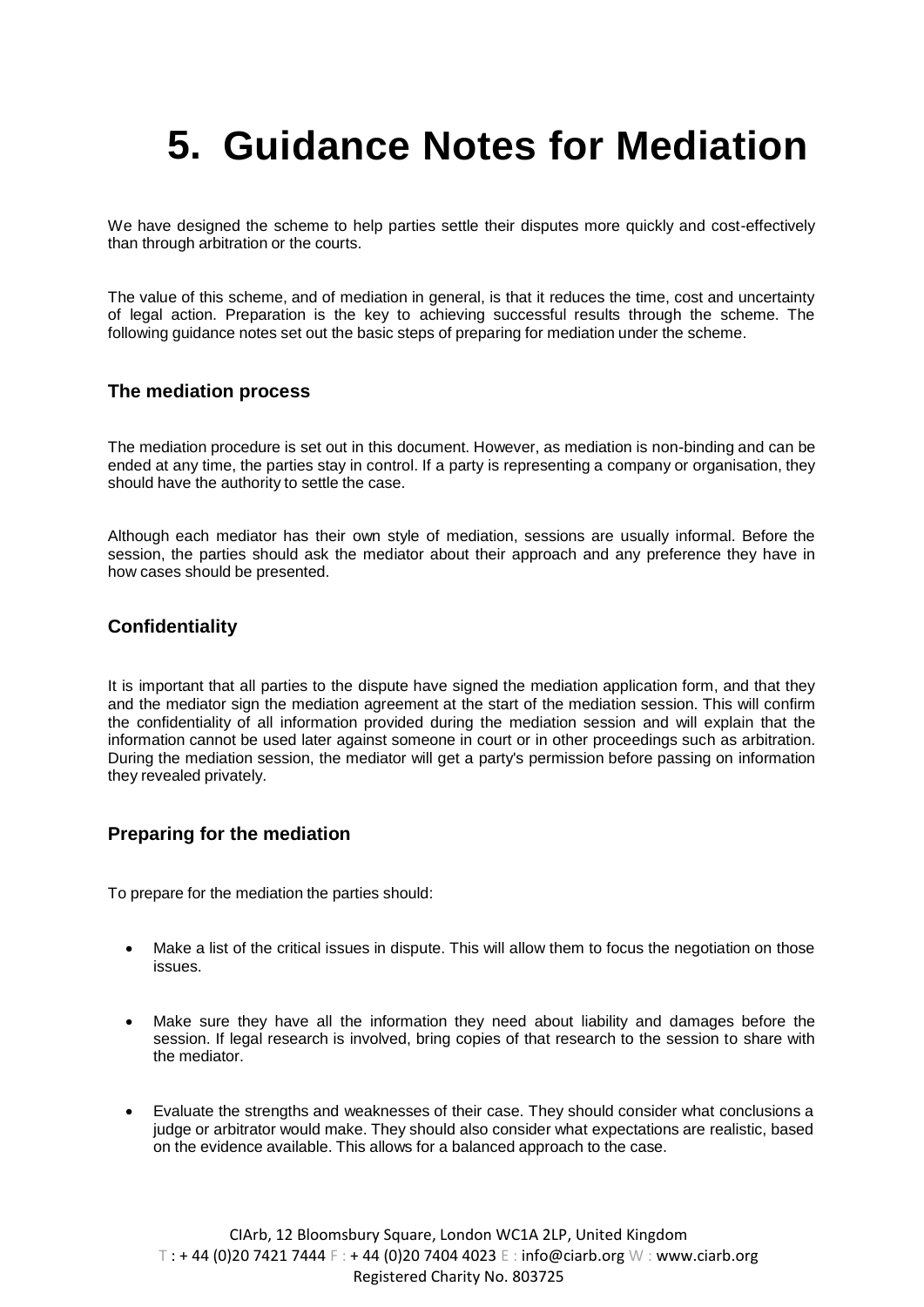- Consider what information about their interests and the facts of the case they want to give to the mediator, and what information they want to give to the other party. (Usually, telling the mediator everything helps to get a successful settlement.)
- Be prepared to talk to the mediator, before the session, about their approach to the case and what information they believe they and the other parties need.
- Prepare a simple summary of their case.
- Be prepared to present, as an opening statement, the facts of the case, the issues in dispute, the damages claimed and other relevant factors.
- Consider whether to give the mediator a confidential statement which includes their thoughts on what criteria they will use to decide whether any proposed agreement is fair, how they think the other party realistically views their chances of success, and what they think the other parties may view as a fair outcome for all sides.

#### **Developing a negotiation strategy**

Although the mediator will meet both parties to communicate offers, each party should have a clear idea of how they want the negotiation process to proceed. They should also consider how to make their proposals appeal to the other side.

To develop a negotiation strategy each party should do the following.

- Review the negotiations to date so they know where to begin, or where the other parties might expect the negotiations to begin. This is a good opportunity for the parties to remind themselves of their shared goals.
- Determine 'wants' and 'needs'. These are the things that motivate people to change their positions in a negotiation. A party's position is something they have decided upon, while their interest is what caused them to decide that.
- Consider what's at stake. Each party should evaluate their case through information gained through research or studying the decided cases.
- Put forward favourable views. Negotiation is a series of communications in which the parties try to alter each other's perceptions of how they view the situation. To be successful, each party must be able to manage the information the other party receives. They do this by listening actively, respecting the other party's claim, posing arguments, making proposals and offering alternatives.

#### **Having authority to settle**

Before the mediation session, each party should make sure they have the resources, power and authority to to settle the the dispute.